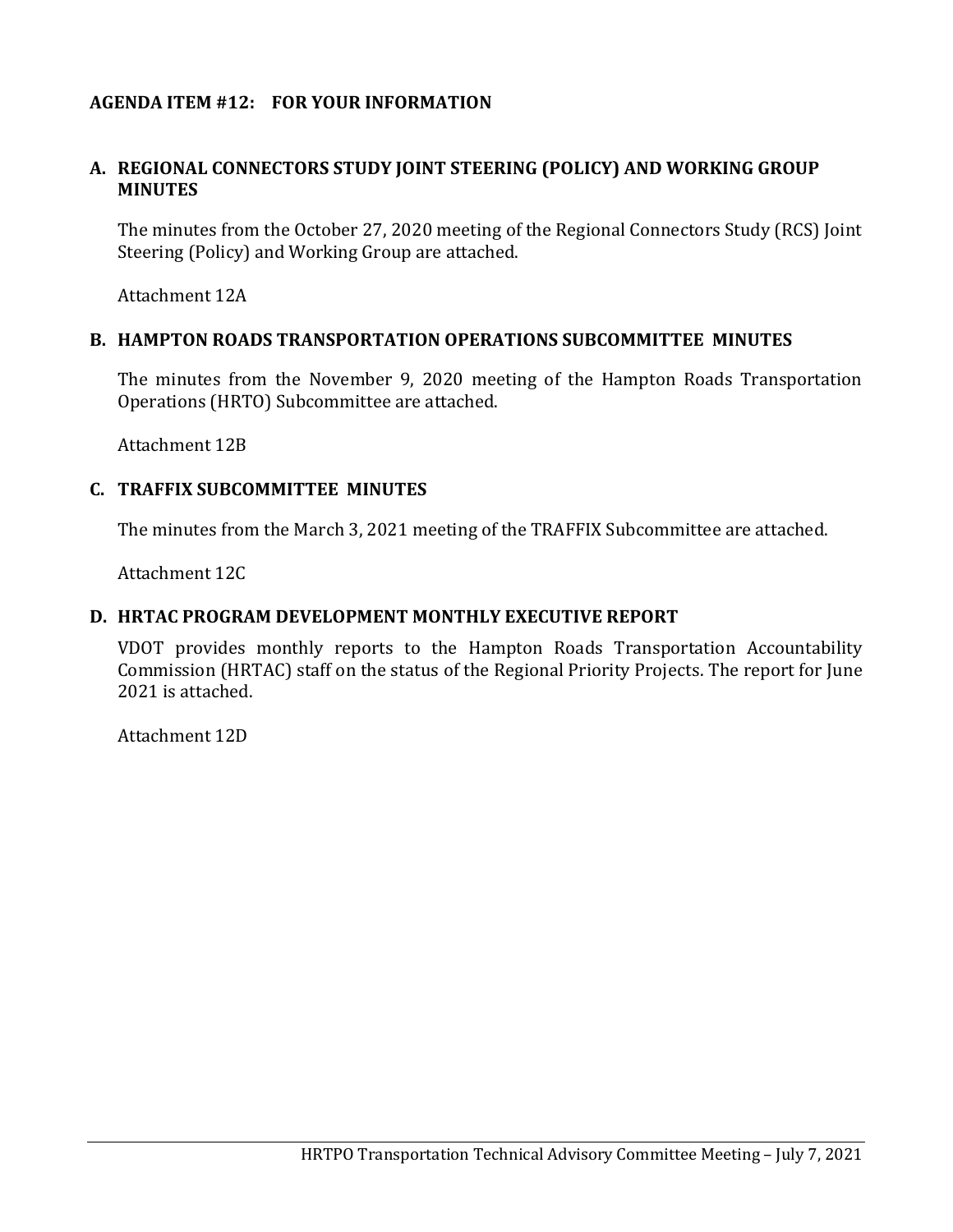# **TRAFFIX Subcommittee Meeting Minutes March 3, 2021, 1:30 pm via video conference**

*Pursuant to the declared state of emergency in the Commonwealth of Virginia in response to the COVID-19 pandemic and to protect the public health and safety of TRAFFIX Subcommittee members, staff, and the general public, today's meeting was held electronically. These electronic meetings are required to complete essential business on behalf of the region.*

*Per the requirements of the Code of Virginia, the agenda and all supporting documentation were posted on the HRTPO website for public review, and electronic copies of this information were provided to TRAFFIX Subcommittee members and other interested parties.*

The following voting members attended the web meeting (alphabetically by last name):

Chris Arabia (DRPT) Cole Fisher (Virginia Beach) Angela Hopkins (Newport News) Carl Jackson (Portsmouth) Joshua Moore (WATA) Evandro Santos (Norfolk) Eric Stringfield (VDOT)

The following others attended the web meeting (alphabetically by last name):

Angela Biney (VDOT) Rob Case (HRTPO) Emily Cass (HRT) Ron Hodges (HRT) Pavithra Parthasarathi (HRTPO) Mark Shea (Virginia Beach)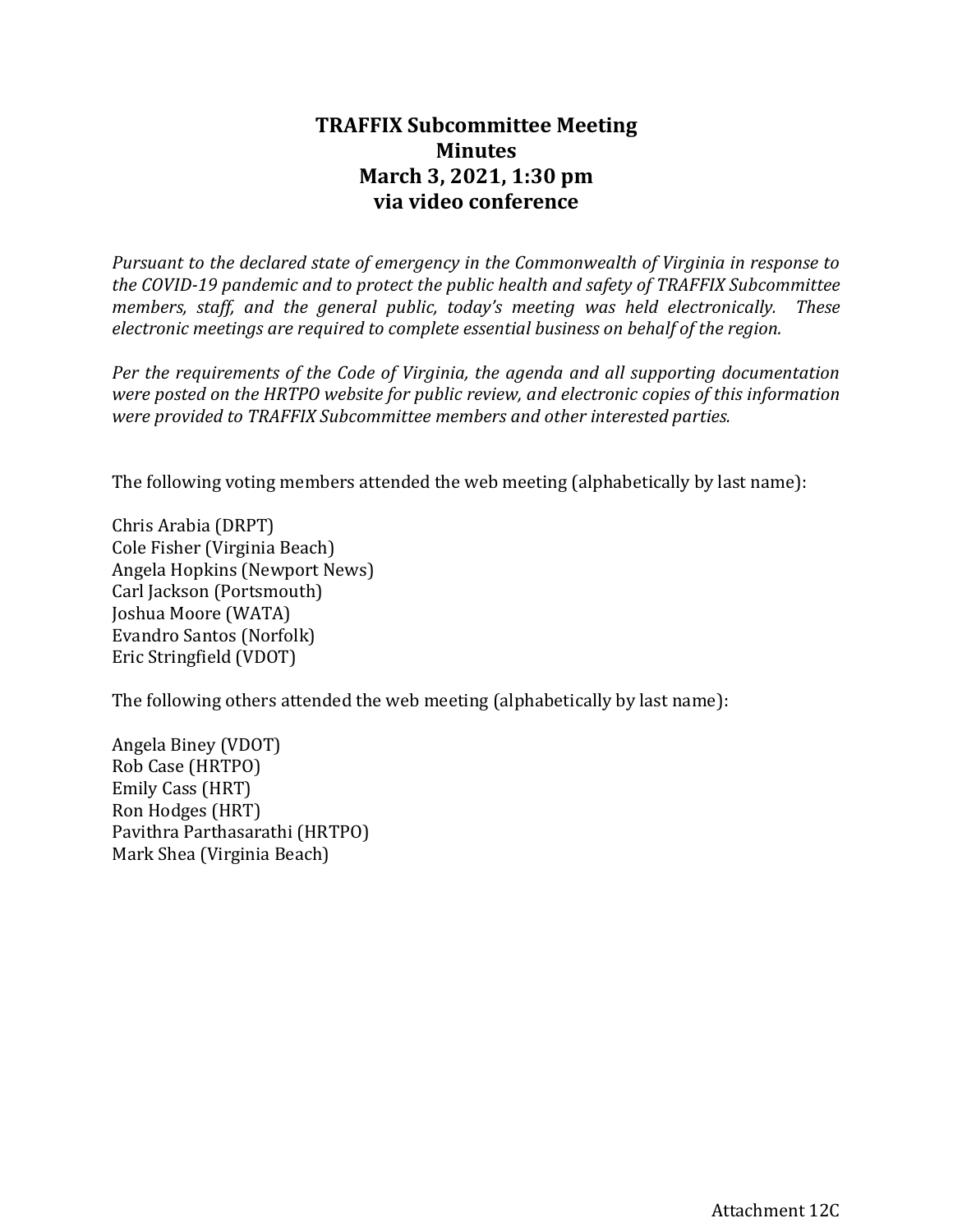# **1. Call to Order**

Carl Jackson (Chair, City of Portsmouth) called the meeting to order shortly after 1:30 pm.

# **2. Approval of Minutes**

After Chris Arabia (DRPT) corrected the grant application due date, the subcommittee approved the Nov. 9, 2020 meeting minutes.

# **3. Approval of Agenda**

The subcommittee approved the agenda was approved, as presented.

# **4. Directors Report**

Ron Hodges (TRAFFIX) presented the TRAFFIX performance measures for FY21 to-date.

# **5. Draft Goals and Measurements for FY22**

Ron Hodges presented five draft goals and 10 draft performance measure targets for FY22 using slides.

# **6. Draft Special Projects for FY22**

Ron Hodges presented four draft special projects for FY22.

#### **7. Virginia TDM Report**

Chris Arabia (DRPT) presented an update on state efforts including Telework!VA and biketo-work events.

#### **8. Outreach & Marketing**

Using slides, Ms. Emily Cass (TRAFFIX) updated the subcommittee on outreach and marketing, including upcoming media buys related to teleworking.

#### **9. Old Business/New Business**

Ron Hodges mentioned several old items (including the annual report) and new items (including a new staff member).